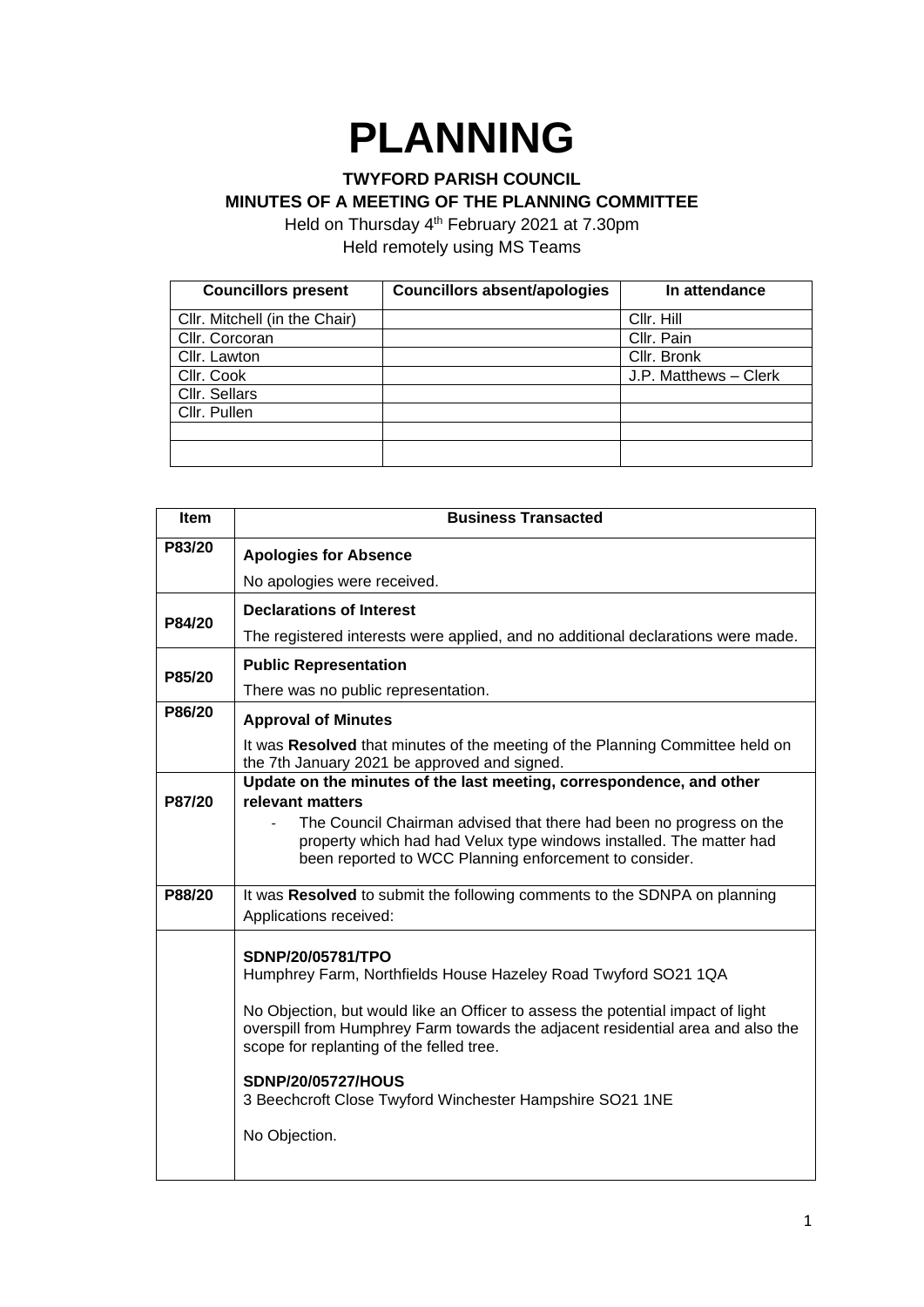|        | <b>SDNP/21/00097/HOUS</b>                                                                                                                                                                                                                                                                                                                                                                                                     |
|--------|-------------------------------------------------------------------------------------------------------------------------------------------------------------------------------------------------------------------------------------------------------------------------------------------------------------------------------------------------------------------------------------------------------------------------------|
|        | 16 School Road Twyford SO21 1QQ                                                                                                                                                                                                                                                                                                                                                                                               |
|        | No Objection, however the committee did have concerns about light spillage from<br>the very large rooflight and would like to draw this to Planning Officer's attention.<br>School lane is an exceptional narrow road with the primary school directly<br>opposite. On street parking is limited. Delivery and contractors vehicles in this<br>location need to be managed appropriately.                                     |
|        | <b>SDNP/21/00211/HOUS</b><br>Longdown House Watley Lane Twyford SO21 1QX                                                                                                                                                                                                                                                                                                                                                      |
|        | Object. The application does not provide sufficient information to allow committee<br>members to understand the scope and scale of the works that have taken place<br>on site.                                                                                                                                                                                                                                                |
|        | The applicant has made no attempt to demonstrate that the proposed<br>development is landscape led. Moreover the application, which is retrospective, is<br>not as described when the work that has taken place on the site is taken into<br>account.                                                                                                                                                                         |
|        | Large amounts of 'fill' material have been imported onto the site to lift the ground<br>level by some 3 to 4 metres for the new tennis court location. A temporary access<br>road into the site has been created and vegetation removed. These heavy<br>engineering works are absent from the application documents. The Design<br>Statement, referred to in the application form, is missing from the planning<br>documents. |
|        | The location is visually prominent. As such the proposed development, now<br>partially implemented, is visible from across the valley and will create a harmful<br>impact on the landscape.                                                                                                                                                                                                                                   |
| P89/20 | <b>Update on planning decisions</b>                                                                                                                                                                                                                                                                                                                                                                                           |
|        | The Committee noted a report on planning decisions made in the previous<br>month.                                                                                                                                                                                                                                                                                                                                             |
|        | It was noted that the application SDNP/20/01416/FUL, 28 Churchfields, had been<br>approved by the WCC Planning Committee at its meeting held on 21 <sup>st</sup> January<br>2021. The Parish Council had objected to the application                                                                                                                                                                                          |
| P90/20 | <b>Southampton International Airport</b>                                                                                                                                                                                                                                                                                                                                                                                      |
|        | An updated Environmental Impact Assessment had been submitted by the<br>applicant to Eastleigh Borough Council.                                                                                                                                                                                                                                                                                                               |
|        | It was Resolved that the Chairman would review the considerable amount of<br>documentation submitted and re-submit the Council's previous comments if the<br>amendments had not addressed the points previously made.                                                                                                                                                                                                         |
| P91/20 | <b>Tree Works at Hockley Golf Club</b>                                                                                                                                                                                                                                                                                                                                                                                        |
|        | The committee received a verbal update on proposed tree works at Hockley Golf<br>Club and photographs of the trees where shown to members.<br>The golf club has already started work removing the understorey and intends to<br>remove the trees in April. The club wishes to remove the trees due to their leaves                                                                                                            |
|        |                                                                                                                                                                                                                                                                                                                                                                                                                               |